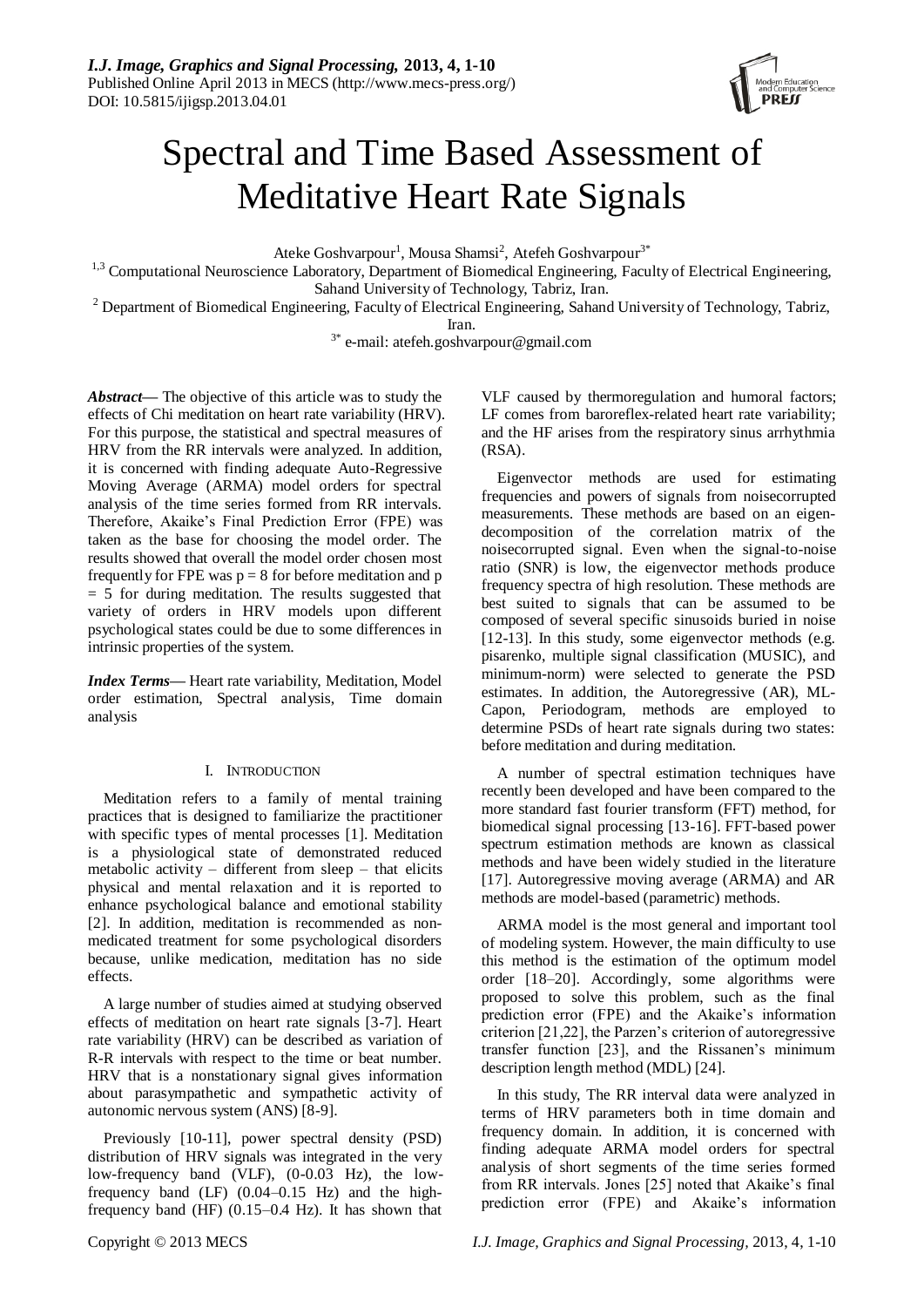criterion (AIC) tend to predict identical model orders for the same frames of measured data. Therefore, in this article FPE is applied to estimate the identical model order.

The outline of current study is as follows. In the next section, the set of HRV signals used in this study is briefly described. Then, the computation of the ARMA model and the FPE is explained. Finally, the results of present study are shown and the study is concluded.

#### II. BACKGROUND

#### *A. Data selection*

In this study, we used heart rate signals from Physionet [26], of subjects prior and during meditation. These two types of signals are shown in Fig. 1. Subjects were considered to be at an advanced level of meditation training. The Chi meditators [26] were all graduate and post-doctoral students. They were also relative novices in their practice of Chi meditation, most of them having begun their meditation practice about 1–3 months before this study. The subjects were in good general health and did not follow any specific exercise routines.

The eight Chi meditators, 5 women and 3 men (age range 26–35, mean 29 years), wore a Holter recorder for about 10 hours during which time they went about their ordinary daily activities. At approximately 5 hours into the recording each of them practiced one hour of meditation. Meditation beginning and ending times were delineated with event marks.

During these sessions, the Chi meditators sat quietly, listening to the taped guidance of the Master. The meditators were instructed to breathe spontaneously while visualizing the opening and closing of a perfect lotus in the stomach. The meditation session lasted about one hour. The sampling rate was 360 Hz. Analysis was performed offline and meditation beginning and ending times were delineated with event marks [26].



Figure 1. Heart rate variability (record C1): (top) before meditation (bottom) during meditation.

#### *B. Time Domain Analysis*

Consider two random variables, *x* and *y* that the joint probability function of which is given. Let a new random variable,  $z=f(x, y)$ , be a single valued function of these two variables. The expectation,  $E\{z\}$ , is defined [27] by:

$$
E\{z\} = E\{f(x, y)\} = \int_{-\infty}^{+\infty} \int_{-\infty}^{+\infty} f(x, y) p(x, y) dx dy \tag{1}
$$

The expectation is also known as the statistical average or mean. If *x* and *y* are discrete such that *x* gets the values  $x_i$ ,  $i=1, 2, ..., I$  and *y* gets  $y_j$ ,  $j=1, 2, ..., J$ , then the expectation is:

$$
E\{z\} = E\{f(x, y)\} = \sum_{i=1}^{I} \sum_{j=1}^{J} f(x_i, y_j) p(x_i, y_j)
$$
 (2)

It is easy to show that the expectation is a linear operator. For example, consider the function  $z=x^n$ . The expectation of  $x^n$  is known as the  $n^{th}$  moment of x:

$$
E\{x^n\} = \int_{-\infty}^{+\infty} x^n p(x) dx
$$
 (3)

The first moment of *x*,  $m = E\{x\}$ , is called the mean, which is similarly defined as (4):

$$
\mu = E\{x(t)\}\tag{4}
$$

The second central moment has a special importance; it is called the variance and is denoted by  $\sigma^2$ .

$$
\sigma_x^2 = \mu_2 = E\{(x - m)^2\} = \int_{-\infty}^{+\infty} (x - m)^2 p(x) dx
$$
 (5)

The skewness and kurtosis are defined as (6) and (7), respectively:

$$
E\{(x(t) - \mu)^3\} / \sigma^3 \tag{6}
$$

$$
E\{(x(t)-\mu)^4\}/\sigma^4\tag{7}
$$

#### *C. Power Spectrum*

Let *C* denote the maxlag by maxlag matrix, with entries,  $C(i,j) = C_{4y}(i - j,0,0)$  or  $C(i,j) = C_{2y}(i - j)$ . Also, let  $C = VSV$  denote the eigen decomposition, where *S* is the diagonal matrix of eigenvalues,  $\lambda(k)$ , and *V* is the matrix of eigenvectors,  $vk, k = 1, \ldots$ , maxlag. Let

$$
e(\omega) = [1, \exp(-j\omega), \dots, \exp(-j(\max \log -1)\omega)]'
$$
 (8)

denote the FFT vector; and *p* denote the chosen order (the parameter *p* order). Then, the power spectral estimates are obtained as follows:

$$
P(\omega) = \left(\sum_{k=p+1}^{M} w(k) |e'(\omega)v_k|^2\right)
$$
\n(9)

where,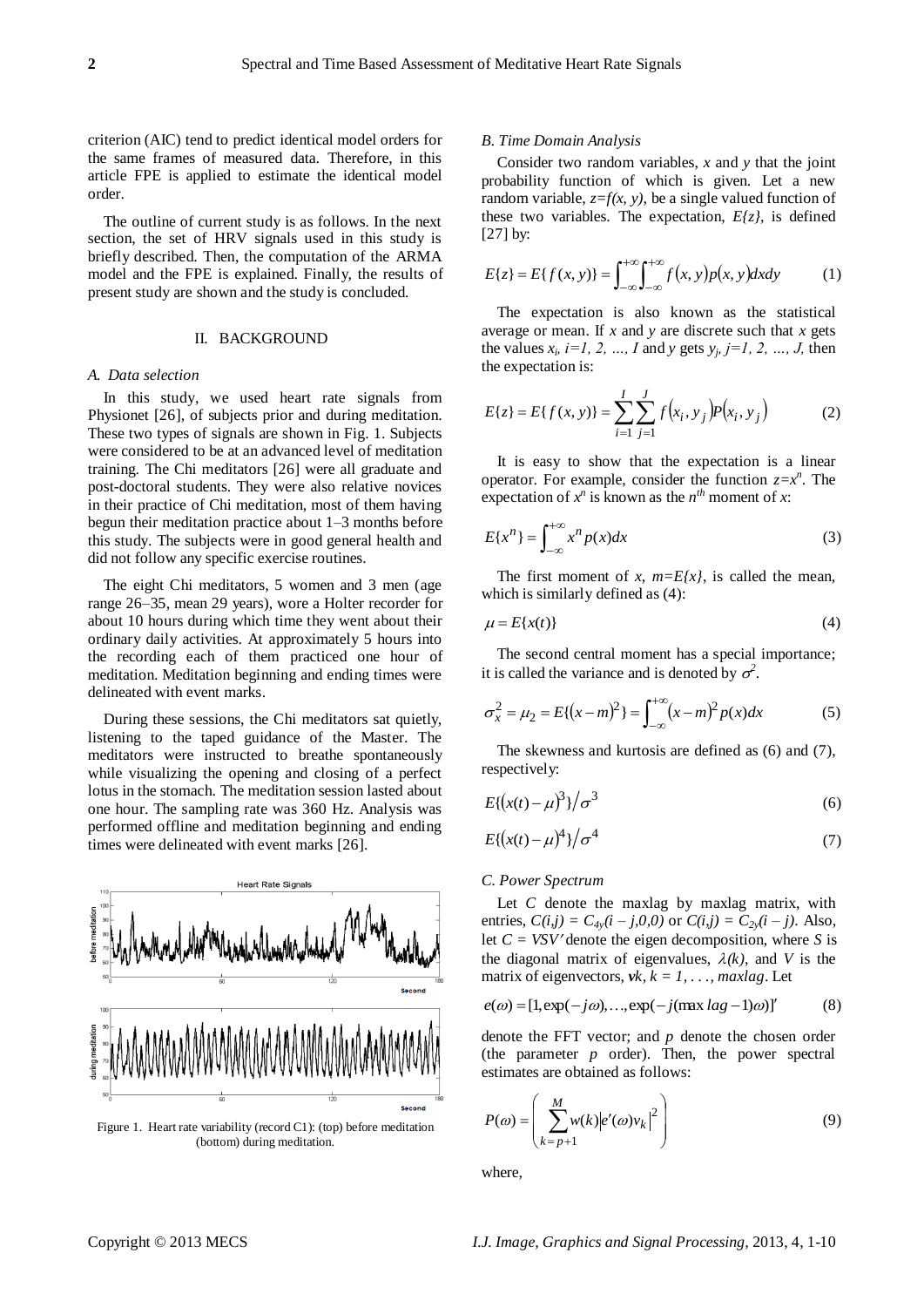$$
w(k) = \begin{cases} 1 & MUSIC \\ 1/\lambda(k) & Eigenvector \\ \delta(k-m) & Pisarenko \end{cases}
$$
 (10)

where  $\delta(k)$  is the Kronecker delta function.

The Pisarenko method proposed by Pisarenko [28] is particularly useful for estimating PSD which contains sharp peaks at the expected frequencies. The polynomial *A(f)* which contains zeros on the unit circle can then be used to estimate the PSD.

$$
A(f) = \sum_{k=0}^{m} a_k \exp(-j2\pi k)
$$
 (11)

where  $A(f)$  represents the desired polynomial,  $a_k$ represents coefficients of the desired polynomial, and *m* represents the order of the eigen filter, *A(f).*

The polynomial can also be expressed in terms of the autocorrelation matrix *R* of the input signal. Assuming that the noise is white:

$$
R = E{x(n)}^* x(n)^T = SPS^* + \sigma v^2 I \tag{12}
$$

where  $x(n)$  is observed signal, *S* represents the signal direction matrix of dimension  $(m+1) \times L$  and *L* is the dimension of the signal subspace, *R* is the autocorrelation matrix of dimension  $(m+1) \times (m+1)$ , *P* is the signal power matrix of dimension  $(L) \times (L)$ ,  $\sigma v^2$ represents the noise power, <sup>∗</sup> represents the complex conjugate, *I* is the identity matrix, *#* represents the complex conjugate transposed, *T* shows the matrix transposed. *S*, the signal direction matrix is expressed as

$$
S = [Sw_1 \; Sw_2 \; \dots \; Sw_L] \tag{13}
$$

where  $w_1, w_2, \ldots, w_L$  represent the signal frequencies:

$$
Sw_i = [1 \, e^{jwi} \, e^{j2wi} \, \dots \, e^{j mwi}]^T \qquad i = 1, 2, \dots, L \tag{14}
$$

In practical applications, it is common to construct the estimated autocorrelation matrix  $\hat{R}$ from the autocorrelation lags:

$$
\hat{R}(k) = \frac{1}{N} \sum_{n=0}^{N-1-k} x(n+k) \cdot x(n) \quad k = 0,1,...,m
$$
 (15)

where *k* is the autocorrelation lag index and *N* is the number of the signal samples. Then, the estimated autocorrelation matrix becomes

$$
\hat{R}(k) = \begin{bmatrix}\n\hat{R}(0) & \hat{R}(1) & \dots & \hat{R}(m) \\
\hat{R}(1) & \hat{R}(0) & \dots & \hat{R}(m-1) \\
\vdots & \vdots & \ddots & \vdots \\
\hat{R}(m) & \hat{R}(m-1) & \dots & \hat{R}(0)\n\end{bmatrix}
$$
\n(16)

Multiplying by the eigenvector of the autocorrelation matrix  $a$ , (14) can be rewritten as

$$
\hat{R}a = SPS^{\#}a + \sigma v^2 a \tag{17}
$$

where *a* represents the eigenvector of the estimated autocorrelation matrix  $\hat{R}$  and *a* is expressed as

$$
a = [a_0 \ a_1 \ \dots \ a_m]^T
$$
\n<sup>(18)</sup>

The Pisarenko method uses only the eigenvector corresponding to the minimum eigenvalue to construct the desired polynomial (11) and to calculate the spectrum [28]. Thus, the Pisarenko method determines *a* such that  $S^{\#}a=0$ . The eigenvector *a* can then be considered to lie in the noise subspace, and (17) reduces to

$$
\hat{R}a = \sigma v^2 a \tag{19}
$$

under the constraint  $a^{\#}a = I$  where  $\sigma v^2$  is the noise power which in the Pisarenko method is the same as the minimum eigenvalue corresponding to the eigenvector *a*.

In principle, under the assumption of white noise all noise subspace eigenvalues should be equal,

$$
\lambda_1 = \lambda_2 = \dots = \lambda_K = \sigma v^2 \tag{20}
$$

where  $\lambda_i$  represents the noise subspace eigenvalues,  $i = 1$ . *2, … , K* and *K* represents the dimension of the noise subspace.

From the eigenvector corresponding to the minimum eigenvalue, the Pisarenko method determines the signal PSD from the desired polynomial:

$$
P_{PISARENKG}(f) = \frac{1}{|A(f)|^2}
$$
\n(21)

The order *m* of the autocorrelation matrix  $\hat{R}$  should be greater than, or equal to, the number of sinusoids *L* contained in the signal. However, this method, employing only the eigenvector corresponding to the minimum eigenvalue, may produce spurious zeros [12,28,29].

The multiple signal classification (MUSIC) method is also a noise subspace frequency estimator. The MUSIC method proposed by Schmidt [30] eliminates the effects of spurious zeros by using the averaged spectra of all of the eigenvectors corresponding to the noise subspace. The resultant PSD is determined from

$$
P_{MUSIC}(f) = \frac{1}{\sqrt{\frac{K-1}{K\sum_{i=0}^{K-1} |A_i(f)|^2}}}
$$
(22)

where *K* represents the dimension of noise subspace, *Ai(f)* represents the desired polynomial that corresponds to all the eigenvectors of the noise subspace [12,28-30].

In addition to the Pisarenko and MUSIC methods, the Minimum-Norm method was investigated [12,23,29,31]. In order to differentiate spurious zeros from real zeros, the Minimum-Norm method forces spurious zeros inside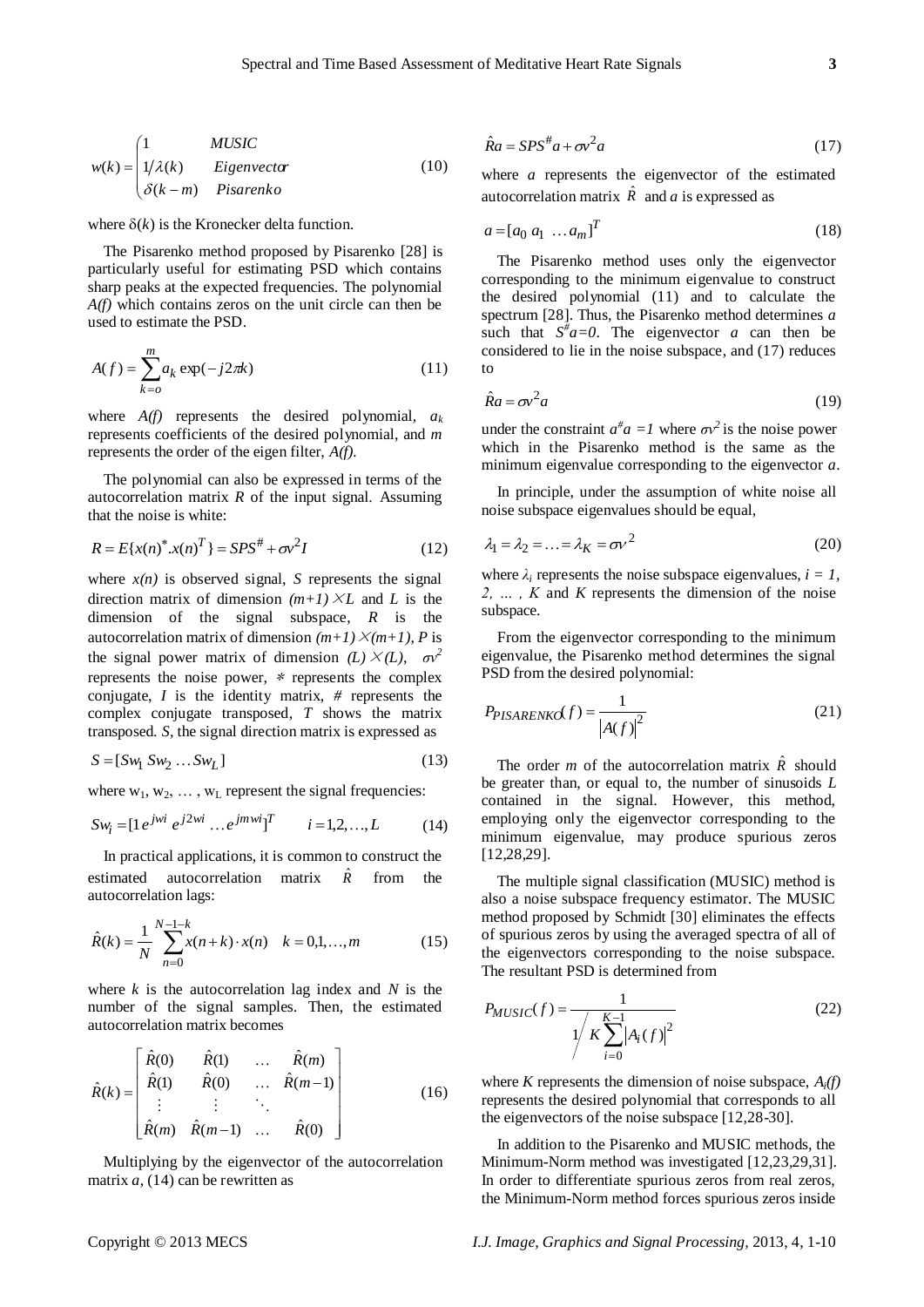the unit circle and calculates a desired noise subspace vector *a* from either the noise or signal subspace eigenvectors. Thus, while the Pisarenko method uses only the noise subspace eigenvector corresponding to the minimum eigenvalue, the Minimum-Norm method uses a linear combination of all noise subspace eigenvectors. Using the Minimum-Norm method, the polynomial *A(f)* is written as [31]

$$
A(f) = A1(f)A2(f)
$$
 (23)

Where

$$
A_1(f) = \sum_{k=0}^{L} b_k e^{-j2\pi f k} \quad b_0 = 1
$$
 (24)

$$
A_2(f) = \sum_{k=0}^{m-L} c_k z^{-k} \quad c_0 = 1 \tag{25}
$$

where  $b_k$  and  $c_k$  are the coefficients of the two polynomial components of *A(f)*. The polynomial *A1(f)* has *L* desired zeros on the unit circle while *A2(f)* has *m* <sup>−</sup> *L* spurious zeros. In order to force the zeros of  $A_2(f)$  into the unit circle,  $A_2(f)$  must be a minimum phase polynomial. The primary motivation behind the Minimum-Norm method is to construct  $A_2(f)$  such that the value *Q*, defined below, will be minimum. This can be achieved by constructing  $A_2(f)$  as a linear predictive filter [31]:

$$
Q = \sum_{k=0}^{m} |a_k|^2 \quad a_0 = 1 \tag{26}
$$

The polynomial *A(f)* can be estimated from either the signal subspace eigenvectors  $E<sub>s</sub>$  or from the noise subspace eigenvectors  $E_n$ . These eigenvectors can be expressed as [32]

$$
E_s = \left[\frac{s^T}{E_s}\right] \tag{27}
$$

$$
E_n = \left[\frac{n^T}{E_n}\right] \tag{28}
$$

where *s* and *n* vectors consist of the first element of the signal and the noise subspace eigenvectors.  $E_s$  and  $E_n$  have the same elements of  $E_s$  and  $E_n$ , respectively, but with the first row deleted [32].

The desired eigenvector *a* can be constructed from either signal subspace eigenvectors or noise subspace eigenvectors:

$$
a = \left[\frac{a_0}{E_s's^* / (1 - s^*s)}\right] \quad a_0 = 1 \tag{29}
$$

$$
a = \left[\frac{a_0}{E_n n^* / n^* n}\right] \quad a_0 = 1 \tag{30}
$$

The resulting eigenvector *a* has the desired zeros on the unit circle and the spurious zeros inside the unit circle:

$$
a = [a_0 \ a_1 \ \dots \ a_m]^T
$$
\n<sup>(31)</sup>

The Minimum-Norm PSD can be estimated from *a* as follows [12,29,31]:

$$
P_{MIN}(f) = \frac{1}{\left|A(f)\right|^2} \tag{32}
$$

where *K* represents the dimension of the noise subspace.

The AR power spectrum is obtained as follows: First, a rank approximation of the matrix *C* is obtained, as  $\hat{C} = V\hat{S}V'$ , where  $\hat{S}$  is obtained from *S* by setting  $\lambda(k)$  $= 0, k = p + 1, \ldots, M$ . The AR parameter vector is then obtained as the solution to  $\hat{C}a = 0$ ; the method in [33] is used, and the solution is forced to have unity modulus.

The ML (Capon) solution is given by,

$$
P_{ML}(\omega) = \left(\sum_{k=1}^{P} \frac{1}{\lambda(k)} |e'(\omega)v_k|^2\right)^{-1}
$$
\n(33)

Let *V* denote the matrix of eigenvectors corresponding to the *p* largest eigenvalues of *R*. Partition matrix *V* as,

$$
V = \begin{bmatrix} v_1^T \\ V_\Gamma \end{bmatrix} \tag{34}
$$

The AR parameter vector for the minimum-norm solution is given by (35).

$$
a = \begin{bmatrix} 1 & & \\ -V_{\Gamma}^* v_1 / (1 - v^H v) \end{bmatrix}
$$
 (35)

The power spectrum is given by  $(36)$ .

$$
S(\omega) = 1 / \left| \sum_{k=0}^{p} a(k) \exp(-jk\omega) \right|^2
$$
 (36)

Periodogram can be defined as finding to discrete fourier transform (DFT) of datasets, taking the magnitude squared of the results and estimating the PSD [34]. This definition is presented mathematically as:

$$
\hat{P}_{xx}(f) = \frac{|X_L(f)|^2}{f_s L}
$$
\n(37)

where

$$
X_L(f) = \sum_{n=0}^{L-1} X_L[n] e^{-j2\pi \int f_s}
$$
 (38)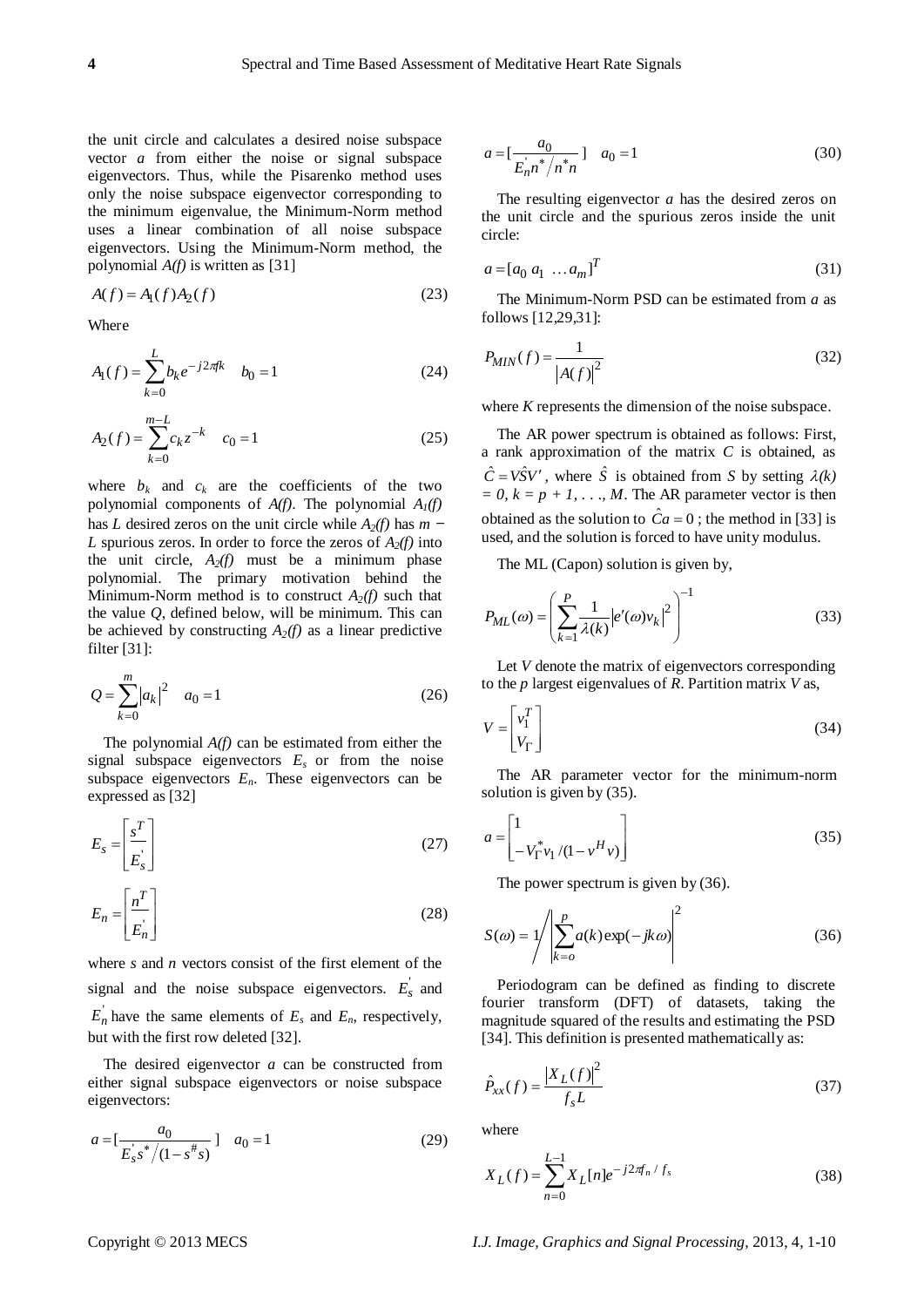where *L* is length of  $x_L[n]$  signal and  $f_s$  is sampling frequency. In practically, periodograms perform the Npoint PSD estimate and is defined as:

$$
\hat{P}_{xx}(f_k) = \frac{|X_L(f_k)|^2}{f_s L}, \quad f_k = \frac{k f_s}{N}, \quad k = 0, 1, 2, ..., N - 1 \quad (39)
$$

where

$$
X_L(f) = \sum_{n=0}^{N-1} X_L[n]e^{-j2\pi kn/N}
$$
\n(40)

#### *D. Autoregressive moving Average (ARMA) Model*

So far we have looked at nonparametric estimators. Parametric estimators are often useful, either because they lead to parsimonious estimates, or because the underlying physics of the problem suggest a parametric model.

The basic idea is that if  $x(n)$  depends upon a finite set of parameters,  $\theta$ , then all of its statistics can be expressed in terms of  $\theta$ . For example, we obtain parametric estimates of the power spectrum by first estimating  $\theta$ , and then evaluating  $Pxx(f|\theta)$ .

The specific form we postulate for the relationship between  $\theta$  and the sequence  $x(n)$  constitutes a model. A popular model in time-series analysis is the Auto-Regressive Moving-Average (ARMA) model,

$$
x(n) = -\sum_{k=1}^{P} a(k)x(n-k) + \sum_{k=0}^{q} b(k)u(n-k)
$$
 (41)

where  $u(n)$  is assumed to be a sequence, with variance  $\sigma_u^2$ . The Auto-Regressive (AR) polynomial is defined by,

$$
A(z) = \sum_{k=0}^{P} a(k) z^{-k}
$$
 (42)

where  $a(0) = 1$ .  $A(z)$  is assumed to have all its roots inside the unit circle, that is,  $A(z_0) = 0 \rightarrow |z_0| < 1$ ; this condition is also referred to as the minimum-phase or causal and stable condition. In general, no restrictions need to be placed on the zeros of the Moving-Average (MA) polynomial,

$$
B(z) = \sum_{k=0}^{q} a(kb) z^{-k}
$$
 (43)

however,  $B(z)$  is usually assumed to be minimum-phase. The minimum-phase assumption is usually not true for discrete-time processes which are obtained by sampling a continuous-time process.

The power-spectrum of the ARMA process is given by (44),

$$
P_{XX}(f) = \sigma_u^2 \frac{|B(z)|^2}{|A(z)|^2} \quad z = e^{j2\pi f} \tag{44}
$$

Note that the power spectrum does not retain any phase information about the transfer function  $H(z)$  =  $B(z)/A(z)$ . Since we do not have access to the sequence  $u(n)$ , one either assumes that  $u(n)$  has unit variance, or that  $b(0) = 1$ . Instead of estimating  $Pxx(f)\forall f \in [-1, 1]$ *1/2,1/2]*, as in the nonparametric approach, we have to estimate only  $(p + q + 1)$  parameters, namely,  ${a(k)}_k^p$  $[a(k)]_{k=1}^p, \{b(k)\}_{k=1}^p$  $(b(k))_{k=1}^p$  and  $\sigma_u^2$ .

Let  $h(n)$  denote the impulse response of the model in (41); hence,  $H(z) = B(z)/A(z)$ . The AR and MA parameters are related to the impulse response (IR) through,

$$
\sum_{k=0}^{n} a(k)h(n-k) = b(n) \quad n \in [0, q]
$$
\n
$$
= 0, \qquad n \notin [0, q]
$$
\n(45)

In practice, the observed process is noisy, that is,

$$
y(n) = x(n) + w(n) \tag{46}
$$

where process  $w(n)$  is additive colored Gaussian noise; the color of the noise is usually not known.

Given the noisy observed data,  $y(n)$ , we want to estimate the  $a(k)$ 's and the  $b(k)$ 's in (41). We assume that the model orders *p* and *q* are known. The determination of the model orders *p* and *q* is an important issue (routines AR order and MA order implement AR and MA model order determination techniques). In general, it is better to overestimate model orders rather than to underestimate them (however, specific implementations or algorithms may suffer from zero-divided-by-zero type problems).

#### *E) FPE criterion*

A different way of identifying ARMA models is by trial and error and use of a goodness-of-fit statistic. In this approach, a suite of candidate models are fit, and goodness-of-fit statistics are computed that penalize appropriately for excessive complexity. Final Prediction Error (FPE) and Akaike's Information Theoretic Criterion (AIC) are two closely related alternative statistical measures of goodness-of-fit of an *ARMA(p,q)* model. Goodness of fit might be expected to be measured by some function of the variance of the model residuals: the fit improves as the residuals become smaller. Both the FPE and AIC are functions of the variance of residuals. Another factor that must be considered; however, is the number of estimated parameters. This is so because by including enough parameters we can force a model to perfectly fit any data set. Measures of goodness of fit must therefore compensate for the artificial improvement in fit that comes from increasing complexity of model structure.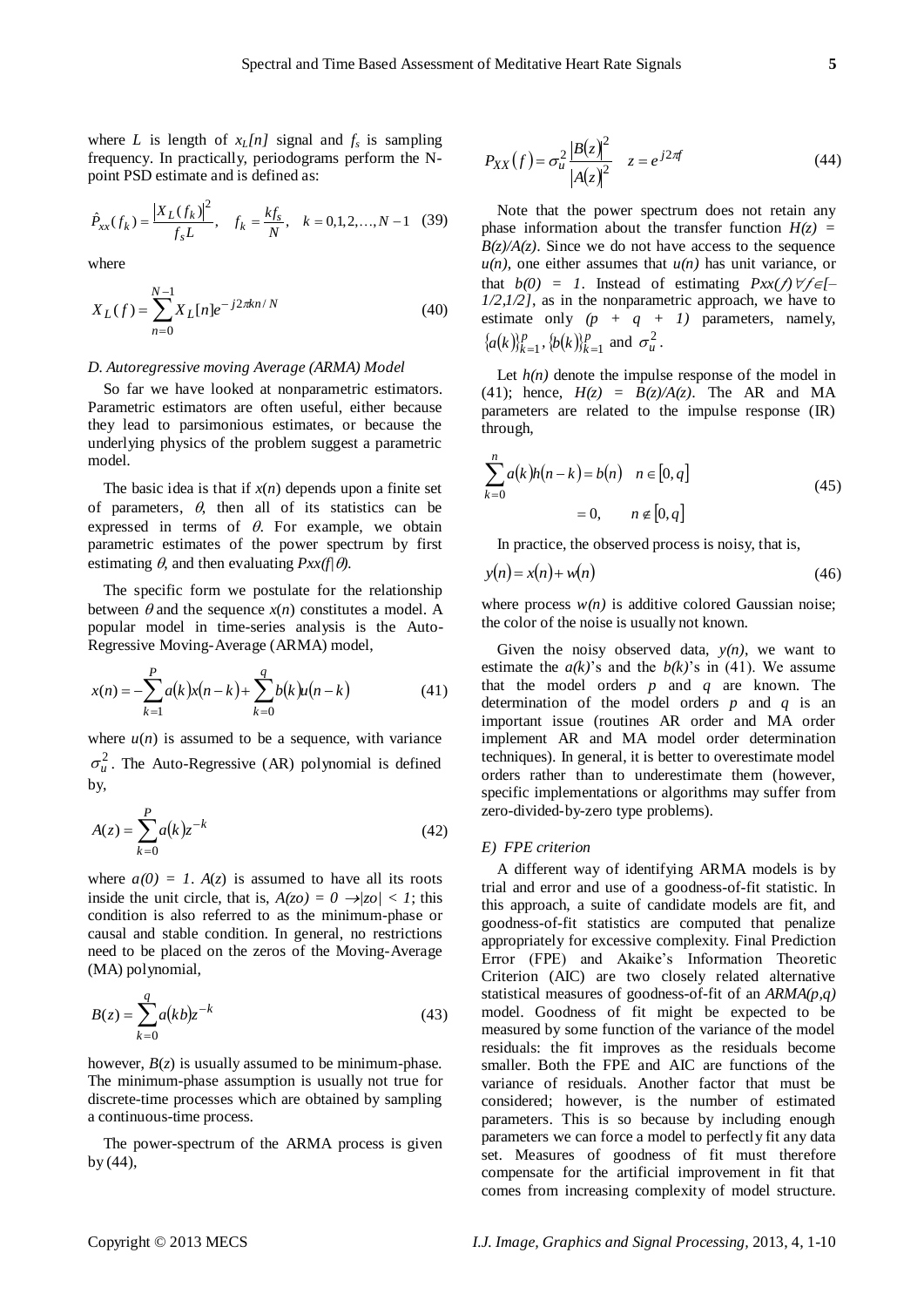Consider the sequence  ${S_k}$   $k=0, 1, ..., N-1$  with its linear prediction of order  $\tilde{p}$  given by equation (47). Its prediction error is  $E_p$  given by [27]

$$
S_k = -\sum_{j=1}^{\tilde{p}} \hat{a}_j S_{k-1}
$$
 (47)

$$
E_{\tilde{p}} = \frac{1}{N} \sum_{k=0}^{N-1} \left( S_k + \sum_{j=1}^{\tilde{p}} \hat{a}_j S_{k-1} \right)^2
$$
 (48)

It can be shown that the expectation of  $E_{\tilde{p}}$  as N approaches infinity is

$$
E\{E_{\widetilde{p}}\} = \left(1 - \frac{\widetilde{p} + 1}{N}\right)G^2\tag{49}
$$

Consider now another sequence *{yk}* infinitely long with the same statistical properties as *{S(k)}*. The predictor for this sequence will be

$$
\hat{y}_k = -\sum_{j=1}^{\tilde{p}} \hat{a}_j y_{k-1}
$$
\n(50)

where  $a_j$   $j = 1,2,..., \tilde{p}$  are functions of *{S(k)}*. The variance of the residuals tends asymptotically to  $(1 - (\tilde{p} + 1)N^{-1})G^2$  as *N* approaches infinity. Hence, it is logical to estimate the FPE of the predictor (Equation  $(50)$ ) by

$$
FPE(\tilde{p}) = \left(1 + \frac{\tilde{p} + 1}{N}\right)G^2\tag{51}
$$

Where  $G^2$  is the variance of the input sequence *{GU(k)}*.

Since  $G^2$  is not known, its estimate from equation (49) can be used such that

$$
FPE(\tilde{p}) = \left(\frac{1 + \frac{\tilde{p} + 1}{N}}{1 - \frac{\tilde{p} + 1}{N}}\right) E_{\tilde{p}} = \frac{N + \tilde{p} + 1}{N - \tilde{p} - 1} E_{\tilde{p}}
$$
(52)

And the optimal model order  $\tilde{p}$  is given by minimizing Equation (52).

$$
FPE(\tilde{p}) = \underset{\tilde{p}}{\text{Min}} FPE(\tilde{p})
$$
\n(53)

### III. RESULTS

Heart rate signals- before and during meditation, are shown in Fig. 1. Obviously, the amplitude and frequency of heart rate signals are affected by meditation. According to Fig. 1, during meditation signals become more periodic and their chaotic behavior is decreased. The mean of heart rate signals also decreased during meditation.

Fig. 2 (a) and Fig. 2 (b), show the data and the histogram before and during meditation, respectively. The mean, skewness, and kurtosis of signals in both conditions were estimated as shown in Figs. 3 to 5.



Figure 2. Heart rate variability (record C4) and the histogram: (a) before meditation (b) during meditation.



Figure 3. Mean of heart rate variability before and during meditation.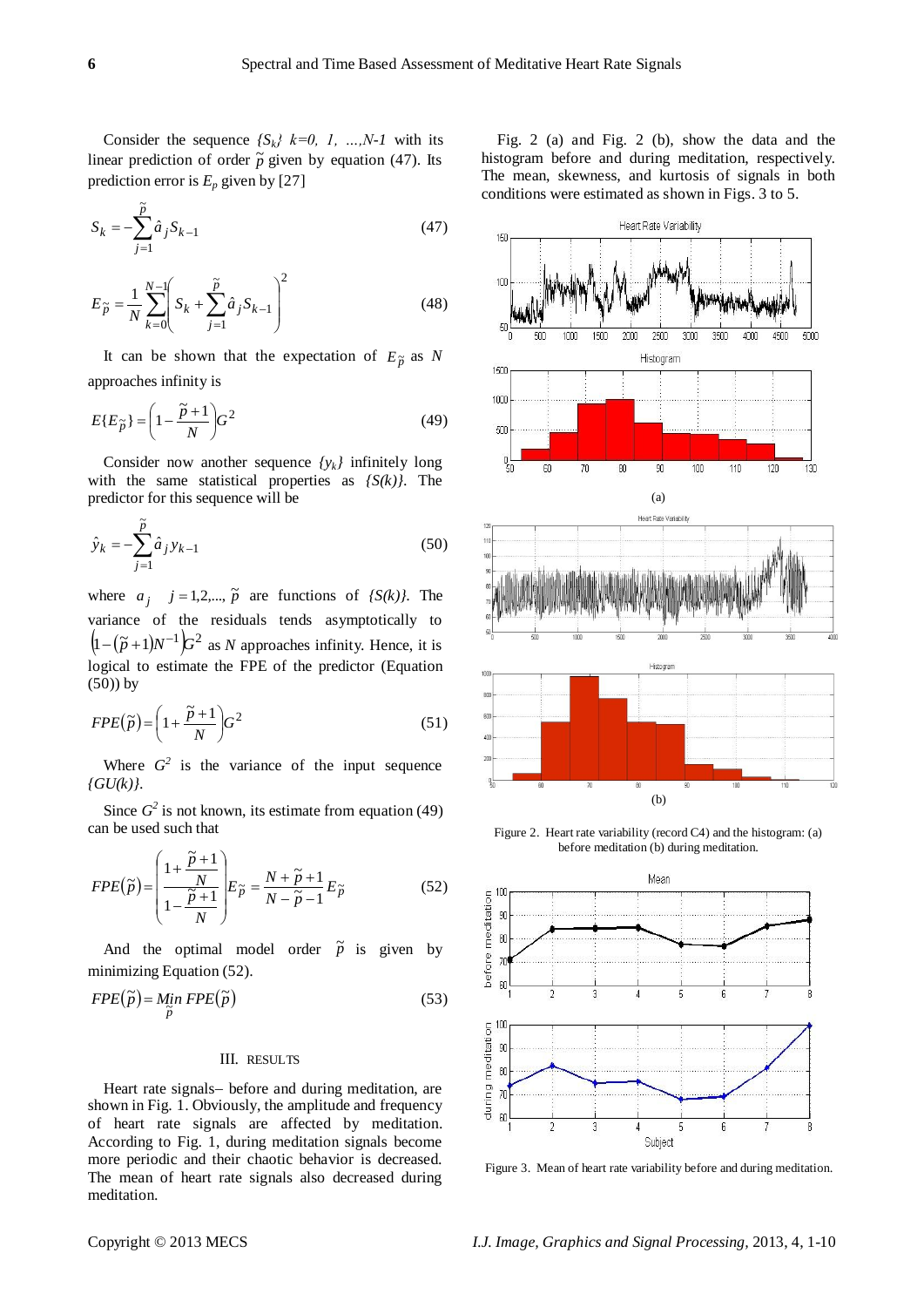

Figure 4. Skewness of heart rate variability before and during meditation.



meditation.

The  $(1,1)$  panel of Fig. 6 displays the singular values of the covariance matrix.





Figure 6. The singular values of the covariance matrix and the power spectrum estimations with different methods: (a) before meditation (b) during meditation

The number of harmonics can usually be determined by examining the singular value plot. The plot indicates that only one singular value is significant.

The number of dominant frequency components reflected by the peaks in the power spectrum.

According to Fig. 6, there is one peak in the power spectrum, corresponds to p=1. The corresponding power spectral estimates are shown in the remaining panels of Fig. 6: All of the estimates have a strong peak at about 0 Hz.

ARMA model of each signal with 10 different orders (1–10) were constructed and each data was tested using the criterion described above. In other words, the Akaike's Final Prediction Error for each model was calculated. Then, the histogram of the optimum model order for the data was produced (Fig. 7).

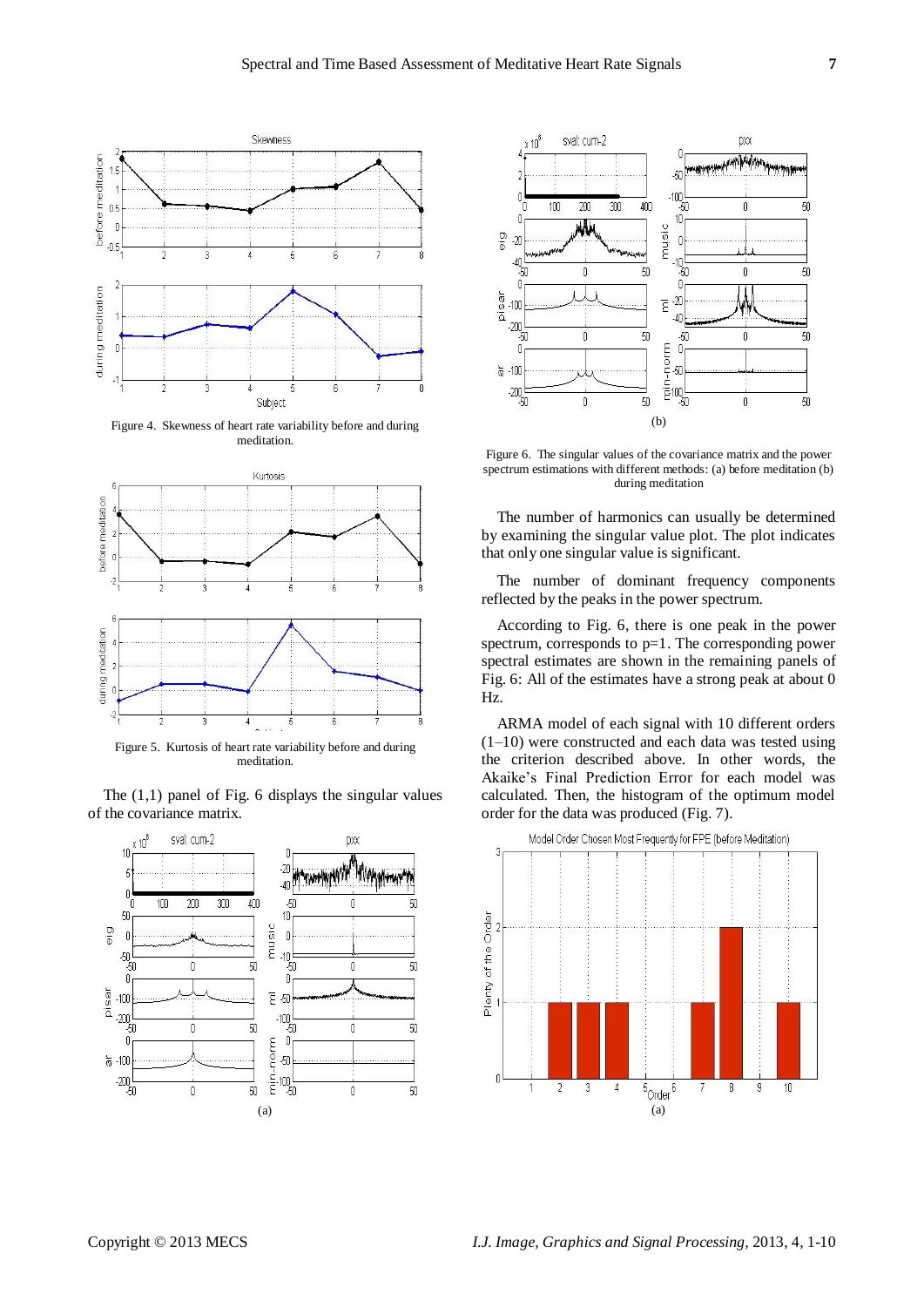

Figure 7. The histogram of model order chosen most frequently for FPE (a) before meditation, (b) during meditation.

According to Fig. 7, it can be seen that overall the model order chosen most frequently for FPE was  $p = 8$ for before meditation and  $p = 5$  for during meditation.

#### IV. DISCUSSION

In this study, we investigate the heart rate variability during Chi meditation, in order to study the system behavior in different psychological states. The time domain and spectral measures of HRV from the R-R intervals were analyzed. Then, the HRV measures in meditation and rest were compared. Some measures in time domain including the mean heart rate and the second and third central moment of RR interval data were considered.

The AR, Eigenvector, ML-Capon, Periodogram, Pisarenko, MUSIC, and Minimum-Norm methods were employed to determine PSDs of heart rate signals during two states: before meditation and during meditation. The number of harmonics can usually be determined by examining the singular value plot (as shown in Fig. 6).

In all cases, the Pisarenko PSD showed extra peaks as compared to PSDs obtained from the other methods. Since the Pisarenko method showed tendency to generate spurious zeros, the Pisarenko was considered inappropriate for HRV signals. The MUSIC method eliminates these spurious zeros by averaging the spectra from all of the eigenvectors. The MUSIC method is the most widely applied in literatures as a result of simple computations and high-resolution [35-37]. The Minimum-Norm method treats the problem of spurious zeros by forcing them inside the unit circle. According to statistical analysis, the MUSIC method's performance characteristics have been found to be superior to the Minimum-Norm method [38-41]. In PSD analysis, periodogram does not provide effective solution because of spectral leakage.

The selection of the model orders in the ARMA spectral estimator is a critical subject. Too low order

results in a smoothed estimate, while too large order causes spurious peaks and general statistical instability. The ARMA spectral estimator offers the promise of higher resolution. When the dimension of the autocorrelation matrix is inappropriate and the model orders are chosen incorrect, poor spectral estimates are obtained by the ARMA model. Heavy biases and/or large variabilities may be exhibited. In this study, Akaike's Final Prediction Error [27] was taken as the base for choosing the model order. According to the results, model order (p) was taken as 8 before meditation and 5 during meditation.

#### V. CONCLUSION

The results suggested that variety of orders in HRV models upon different psychological states could be due to some differences in intrinsic properties of the system. In other words, difference in ARMA model order was probably caused by individual differences in HRV.

#### **REFERENCES**

- [1] Brefczynski-Lewis JA, Lutz A, Schaefer HS, Levinson DB, Davidson RJ (2007) Neural correlates of attentional expertise in long-term meditation practitioners. PNAS 104:11483–11488
- [2] Jevning R, Wallace RK, Beidebach M (1992) The physiology of meditation – a review – a wakeful hypometabolic integrated response. Neurosci Biobehav Rev 16:415–424
- [3] Goshvarpour A, Goshvarpour A (2012) Comparison of higher order spectra in heart rate signals during two techniques of meditation: Chi and Kundalini Meditation. Cogn Neurodyn: DOI 10.1007/s11571- 012-9215-z
- [4] Goshvarpour A, Goshvarpour A, Rahati S (2011) Analysis of lagged Poincaré plots in heart rate signals during meditation. Digital Signal Processing 21(2): 208–214
- [5] Goshvarpour A, Goshvarpour A (2012) Physiological and neurological changes during meditation. Young Nurses Mashhad Iran, 1–152 [text in persian]
- [6] Goshvarpour A, Rahati S, Goshvarpour A, Saadatian V (2012) Estimating the Depth of Meditation Using Electroencephalogram and Heart Rate Signals. ZUMS Journal 20 (79): 44–54
- [7] Goshvarpour A, Goshvarpour A (2012) Chaotic behavior of heart rate signals during Chi and Kundalini meditation. IJ Image, Graphics and Signal Processing 2: 23–29
- [8] Task Force of the European Society of Cardiology and the North American Society of Pacing and Electrophysiology (1996) Heart rate variability— Standards of measurement, physiological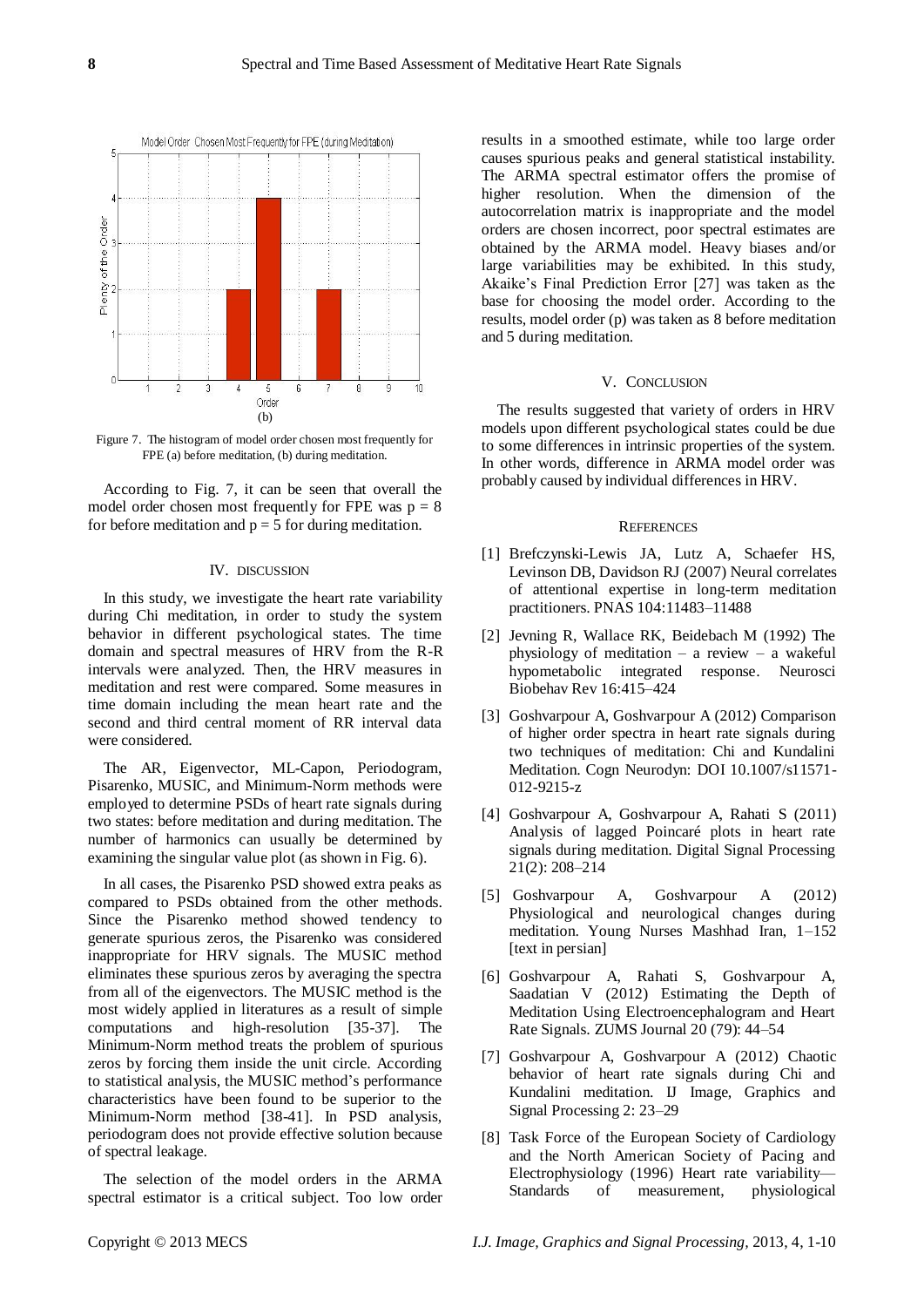interpretation, and clinical use. Circulation 93 (5): 1043–1065

- [9] Acharya UR, Joseph KP, Kannathal N, Lim CM, Suri JS (2006) Heart rate variability: A review. Med. Biol. Eng. Comput. 44: 1031–1051
- [10]Cerutti S, Bianchi AM, Mainardi LT (1995) Spectral analysis of the heart rate variability signal Heart Rate Variability. ed Malik M and Camm A J (Armonk NY: Futura Publishing Company) pp 63– 74.
- [11]van Ravenswaaij-Arts CMA, Kollee LAA, Hopman JCW, Stoelinga GBA, van Geijn HP (1993) Heart rate variability. Ann. Internal Medicine 118: 4–47
- [12]Akay M, Semmlow JL, Welkowitz W, Bauer MD, Kostis JB (1990) Noninvasive detection of coronary stenoses before and after angioplasty using eigenvector methods. IEEE Trans. Biomed. Eng. 37 (11): 1095–1104
- [13]Ubeyli ED, Guler I (2003) Comparison of eigenvector methods with classical and model-based methods in analysis of internal carotid arterial Doppler signals. Comput. Biol. Med. 33 (6): 473– 493
- [14]Phongsuphap S, Pongsupap Y, Chandanamattha P, Lursinsap C (2008) Changes in heart rate variability during concentration meditation. International Journal of Cardiology 130: 481–484
- [15]Colak OH (2009) Preprocessing effects in time– frequency distributions and spectral analysis of heart rate variability. Digital Signal Processing 19: 731–739
- [16]Engin M (2007) Spectral and wavelet based assessment of congestive heart failure patients, Computers in Biology and Medicine 37: 820–828
- [17]Proakis JG, Manolakis DG (1996) Digital Signal Processing Principles, Algorithms, and Applications. Prentice-Hall, New Jersey
- [18]Marple L (1977) Resolution of conventional Fourier, autoregressive and special ARMA methods of spectral analysis. Proc. IEEE International Conference on ASSP: 74–77
- [19]Kay SM, Marple SL (1981) Spectrum analysis—a modern perspective. Proc. IEEE 69: 1380–1419
- [20]Boardman A, Schlindwein FS, Rocha AP, Leite A (2002) A study on the optimum order of autoregressive models for heart rate variability. Physiol.Meas. 23: 325–336
- [21]Akaike H (1974) A new look at the statistical model identification. IEEE Trans. Autom. Control 19: 716–723
- [22]Priestley MB (1981) Spectral Analysis and Time Series. Academic Press, New York
- [23]Parzen E (1975) Multiple Time Series: Determining

the Order of Approximating Autoregressive Schemes. Technical report no.23, Statistical Sciences Division, State University of NewYork, Buffalo, NY.

- [24]Rissanen J (1984) Universal coding, information prediction and estimation. IEEE Trans. Inf. Theory 30: 629–636.
- [25]Jones RH (1974) Identification and autoregressive spectrum estimation. IEEE Trans. Autom. Control 19: 894–897.
- [26]Peng C-K, Mietus JE, Liu Y, Khalsa G, Douglas PS, Benson H, Goldberger AL (1999) Exaggerated heart rate oscillations during two meditation techniques. Int J Cardiol 70: 101–107
- [27]Cohen A (1986) Biomedical Signal Processing. Vol. I, CRC, Boca Raton, FL.
- [28]Pisarenko VF (1973) The retrieval of harmonics from a covariance function. Geophys J R Astron Soc 33: 347–366.
- [29]Semmlow JL, Akay M, Welkowitz W (1990) Noninvasive detection of coronary artery disease using parametric spectral analysis methods. IEEE Eng Med Biol Mag 9 (1): 33–36.
- [30]Schmidt RO (1986) Multiple emitter location and signal parameter estimation. IEEE Trans Antennas Propag AP-34 (3) 276-280.
- [31]Kumaresan R, Tufts DW (1983) Estimating of the angles of arrival of multiple plane waves. IEEE Trans Aerosp Electron Systems AES-19 (1): 134– 139.
- [32]Reddi SS (1979) Multiple source location—a digital approach. IEEE Trans Aerosp Electron Systems AES-15 (1): 95–105.
- [33]Kumaresan R, Tufts DW (1983) Estimating the angles of arrival of multiple plane waves. IEEE Trans. AES 19: 134–139
- [34]Signal Processing Toolbox for use with MATLAB, version 6, MathWorks, Inc.
- [35]Swindlehurst AL, Kailath T (1992) A performance analysis of subspace-based methods in the presence of model errors, Part I: the MUSIC algorithm. IEEE Trans. Signal Process. 40 (7): 1758–1774
- [36]Friedlander B, Weiss AJ (1994) Effects of model errors on waveform estimation using the MUSIC algorithm. IEEE Trans. Signal Process. 42 (1): 147– 155
- [37]Friedlander B (1990) A sensitivity analysis of the MUSIC algorithm. IEEE Trans. Acoust. Speech Signal Process. 38 (10): 1740–1751
- [38]Porat B, Friedlander B (1988) Analysis of the asymptotic relative effciency of the MUSIC algorithm, IEEE Trans. Acoust. Speech Signal Process. 36 (4): 532–544